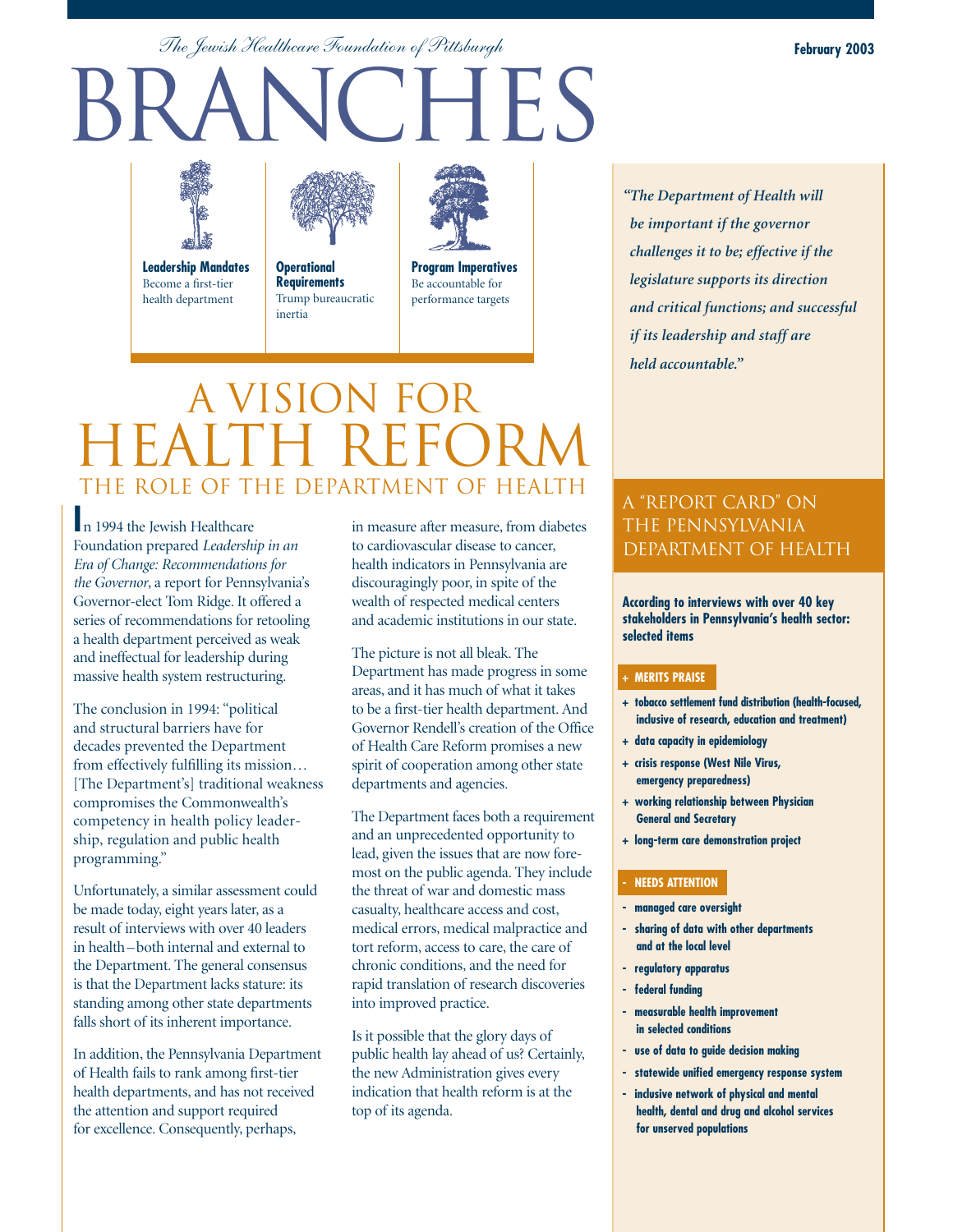## Leadership Roles

Ma<br>den<br>org Ma<br>dem<br>orge **Manager.** Departmental leadership must demonstrate an ability to activate an organization, to assign resources for maximum impact, to inspire excellence from staff, and commit to attaining the highest quality and safety standards.

**Crisis Administrator.** Departmental leadership<br>must have a steady hand in the event of a<br>large-scale health crisis—whether terrorist, must have a steady hand in the event of a large-scale health crisis – whether terrorist, viral, or accidental.

Adv<br>Com<br>Hea **Advocate.** Departmental leadership must convince key audiences of the centrality of Health Department functions and aspirations. An uninspired public will not charge its legislators to approve the requisite policy and funding.

Ent<br>fund<br>mer **Entrepreneur.** Pennsylvania has the lowest funding per capita of any state health department in the United States. Departmental leadership must be aggressive in assembling and sharing resources to strengthen local health functions and provider networks. The assurance of public health is essentially a local function, but the Department must attract federal funding and private dollars to support those efforts.



# LEADERSHIP MANDATES TOWARD A FIRST-TIER HEALTH DEPARTMENT

**N**ot all state health departments enjoy the same reputation and stature. There are "first-tier" departments, and there are the rest. First-tier departments demonstrate their leadership and their ability to maximize resources – financial, human, and clinical – to produce outstanding health outcomes for their states. In nobody's estimation is the Pennsylvania Department of Health (DOH) in that first tier. But we can get there. Key factors that can propel the DOH to success include:

- 1. an Administration that respects and promotes the inherent value of public health;
- 2. an entrepreneurial Secretary who maximizes opportunities to generate support from the federal government, nonprofit and private sectors;
- 3. the right leadership team with national experience and reputation;
- 4. unwavering commitment to quality and safety and improvements in health outcomes;
- 5. productive relationships and stature with the legislature and other government departments;
- 6. working partnerships with the state's network of medical and academic resources;
- 7. widespread and real-time data and surveillance capabilities that trigger corrective action; and
- 8. adequate resources, effectively deployed.

## **Tools at the Department's Disposal**

- Ability to coordinate, analyze and report from multiple data elements, collected by DOH itself or by the other Departments and agencies, including the Pennsylvania Health Care Cost Containment Council (PHC4), to direct action and policy
- Authority to license and regulate health facilities: apply licensure and regulation to measurable improvement in service quality and, therefore, health outcomes
- Commitment to safety supported by the creation of the Patient Safety Authority
- Funds to award grants and subsidies (the recent tobacco settlement and emergency preparedness funding represent new sources)
	- Formal department linkages to administration and legislature that could serve to educate and inform key decision makers about the nature and dimension of health problems and solutions
		- Gubernatorial commitment to reform demonstrated by creation of the Office of Health Care Reform
		- Partnerships with some of the nation's leading health centers and academic institutions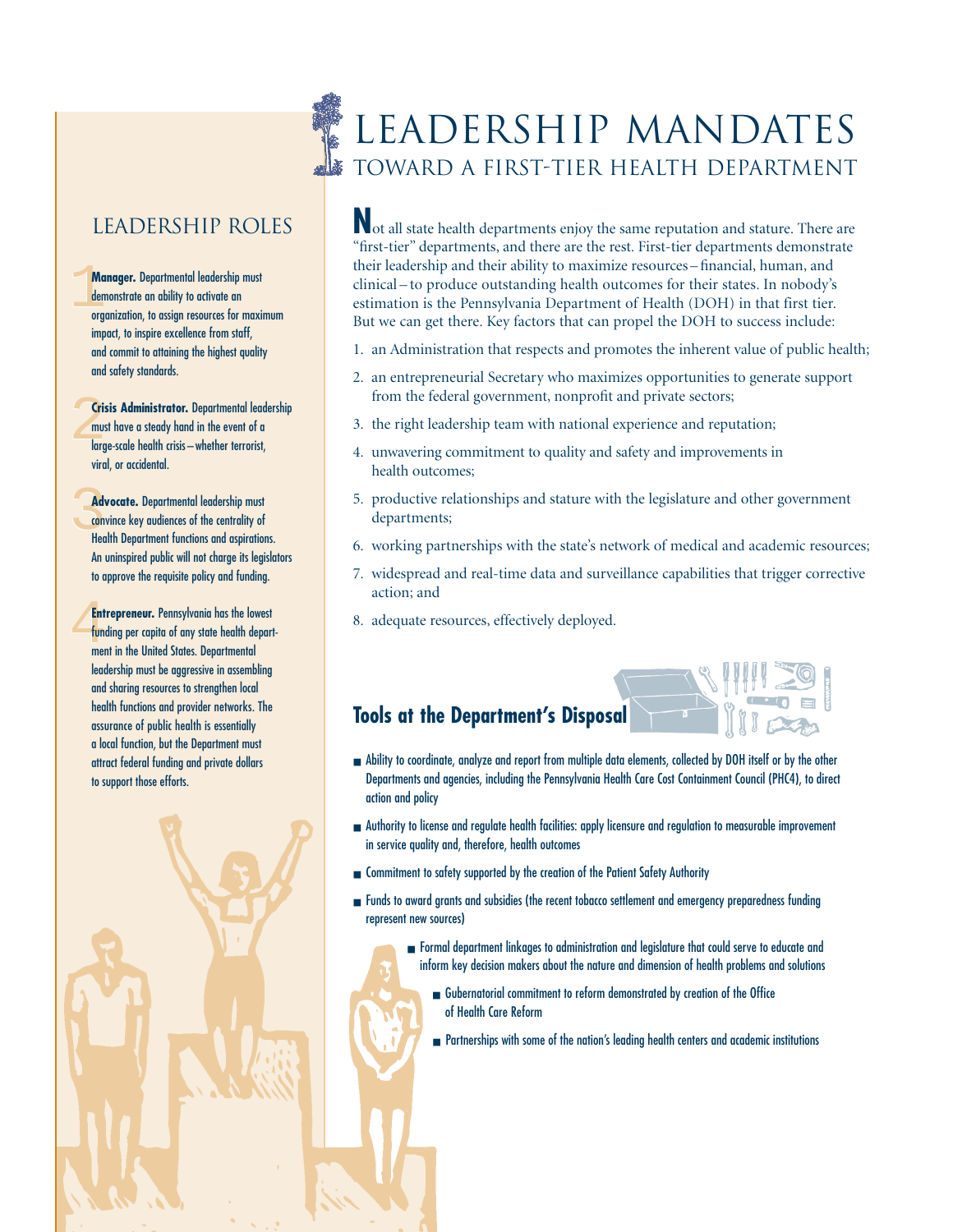# OPERATIONAL REQUIREMENTS

#### **Trump Bureaucratic Inertia with Urgency of Mission**

The Department should be encouraged by the Administration and the new Office of Health Care Reform to establish working partnerships with the other State departments with a role in health improvement, monitoring, education, licensure and funding. They should all be charged with similar performance goals. External partnerships should also be encouraged where the partners share similar goals or have expertise beyond the current capacity of DOH. Such partnerships have occurred recently: work on the tobacco settlement; establishment of the Patient Safety Authority; and overcoming of obstacles of decentralization and diffused departmental responsibility in responding to the West Nile Virus. Coordinated efforts are required among and between responsible agencies and departments; the Office of Health Care Reform can make them happen.

#### **Use Data to Drive Decision Making**

The Department has a wealth of data at its disposal. Obviously, data sources differ in timeliness, scope and quality, but together they represent a powerful tool for setting priorities, targeting interventions and determining accountability. There has been significant progress in data capacity at the Department of Health over the past decade. The Pennsylvania Health Care Cost Containment



Council (PHC4), a separate entity, also has expanded its reach. The need remains to expand the breadth of data collected (to include chronic and emergency care), to improve timeliness and ease of use, and to apply this information rigorously to program, service, policy, licensure, technical assistance and funding decisions departmentally, locally, and regionally. Accountability for the application of data to decision making should trigger better consolidation and coordination of data sources.

#### **Let Research on Best Practices Drive Process Improvement**

Department-sponsored research on best practices should generate essential information to spur process improvement. The Department's relationship with the health organizations it regulates should grow to include identifying, supporting, sharing, and developing best practices in healthcare. Through this partnership, the Department's regulatory function will



evolve into a supportive, process-improvement focus. The Department should therefore aggressively generate funds for research into clinical and operational best practices. Every program sponsored by the Department should be in a "research mode." Staff, including those of local health departments and providers, should be hired for their comfort with, or be trained in, data use. Ongoing programs should be regularly assessed for continual improvements in outcomes. Where necessary, the Department should supply technical assistance to local communities for data collection, analysis, and application.

#### **Hold the Department of Health Accountable for Measurable Results**

The Administration should set an annual agenda with priorities and performance goals for the Department. This new level of accountability should empower the Secretary to instill unity and direction among its many components. Among performance targets, one central measurement should be patient outcomes in certain conditions. Updated licensure regulations should tie to an outcomes focus, rather than process or structural measures of quality and safety. Compliance is a weak substitute for patient outcomes (i.e., continuous improvement in clinical care) as a consequence of regulation. The rapid translation of research discovery to clinical practice will advance health status.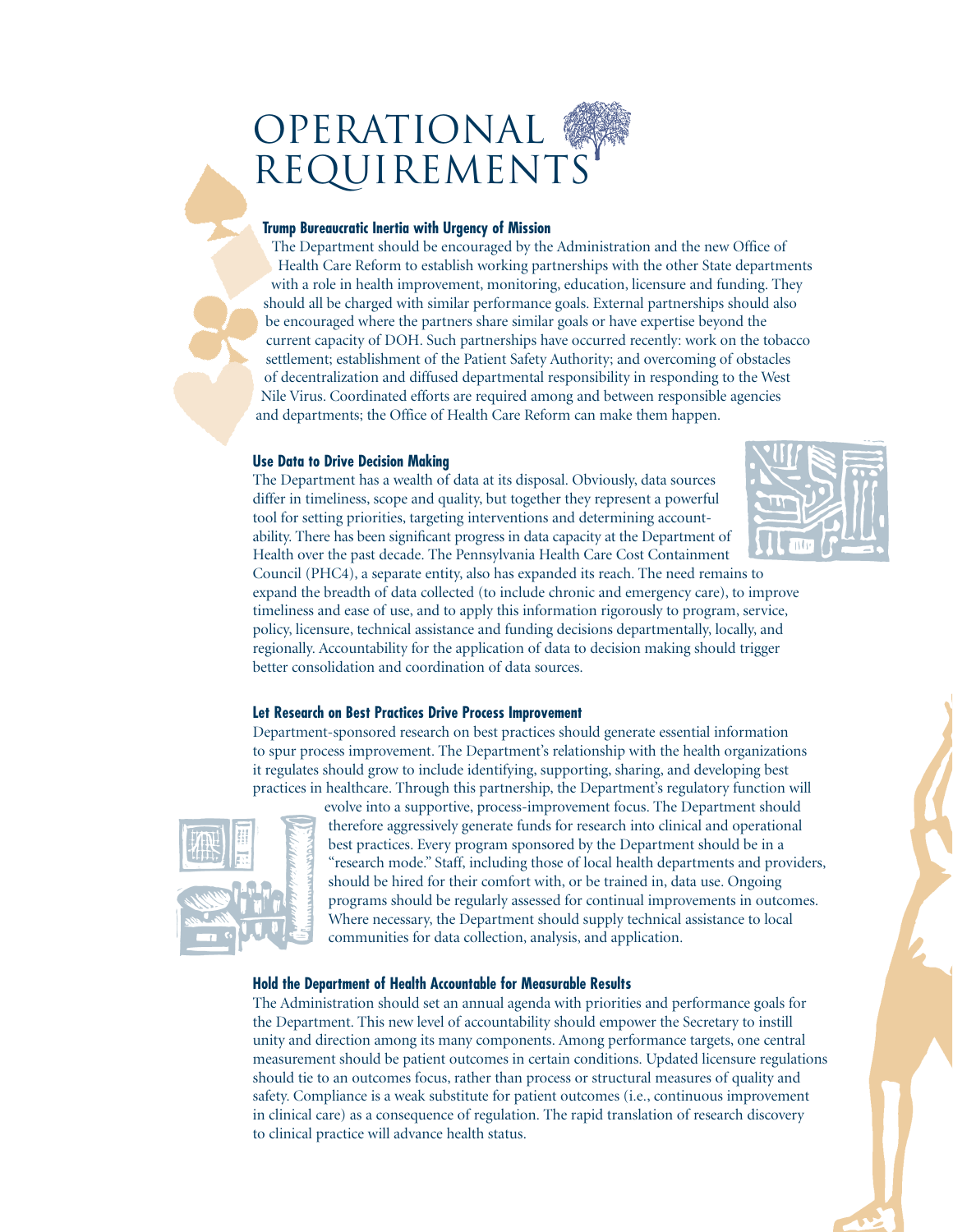

#### **Support Community Health Providers in Achieving Health Improvement Targets**

Pennsylvania currently ranks 26th among the 50 states on major health indicators, such as breast cancer, colon cancer, lung cancer, stroke, suicide, and motor vehicle accidents – a fall from its 1992 rank of 22. A first step toward improving this ranking and the health of Pennsylvanians is to enlist a network of providers at the community level, whether freestanding or affiliated, public or private, to achieve selected performance targets. The Department's role would shift to providing this network with data, process improvement technical assistance, and other resources. DOH will uncover where current policy and structure fail to support the best performance from community providers.

Take for example, diabetes. The community health provider network could be charged to achieve specific target improvements in diabetes treatment and to reduce poor care outcomes. With the Department's support, each member of the network would:

- revisit available data and identify gaps in service and health disparities among minority, rural, and low-income populations;
- collect, analyze and apply local data on quality and safety in the treatment of diabetes;
- share knowledge within the Department and across regions; and
- disseminate, teach and adopt local best practices as appropriate.

Essentially, each community health center would be a local health provider and a research facility, drawing strength and mutual accountability from the Department.

#### **Achieve Quality and Safety Targets in Acute and Long-Term Care**

Many of the licensing and regulatory measures available to the Department of Health no longer fully reflect the shifts that have occurred in the healthcare delivery system since the 1960s. Managed care growth, cost containment pressures, and technological advances have meant that lengths-of-stay in hospitals are much shorter than they were. The venues for treating patients discharged from acute care facilities have changed, and the medical condition of those discharged patients, especially older ones, is often more complex or frail than it used to be.

The Department faces the urgent challenge of reviewing the regulatory measures at its disposal for their impact on quality health services delivery, as evidenced by health improvement indicators.

With updated regulatory measures in hand, the Department can enlist providers of, for example, long term care, assisted living and personal care in efforts to achieve quality outcomes in targeted conditions by:

- working with the facilities to rigorously apply best practices to produce better health outcomes;
- establishing targeted conditions from which to measure progress; and
- providing training and technical assistance in process improvement techniques to achieve the highest standards of quality and safety.

### MEASURE OUR SHORTCOMINGS BY THE NUMBERS:

**9 to 57 percent:** patients with diabetes who receive routine care – eye and foot exams, kidney monitoring, lipid screening and control

**75 percent:** the increase in hospitalizations due to preventable diabetic complications in the last five years in Southwestern Pennsylvania

**\$1.27 billion:** additional charges due to an increase in preventable hospitalizations.

*Source: PHC4 data, 2001*

#### A FIRST-TIER HEALTH DEPARTMENT ASKS ITSELF:

- Do we use and share DOH and other data resources to inform local providers about their population's health status and outcomes?
- Do we regulate and license to drive health improvement?
- Have we best allocated DOH resources centrally and locally to advance healthcare delivery?
- Do we maximize federal revenue streams?
- Do we understand, catalyze, and advance best practices?
- Do the state's key decision makers understand the economic, social, and political consequences of our surveillance, management and education activities?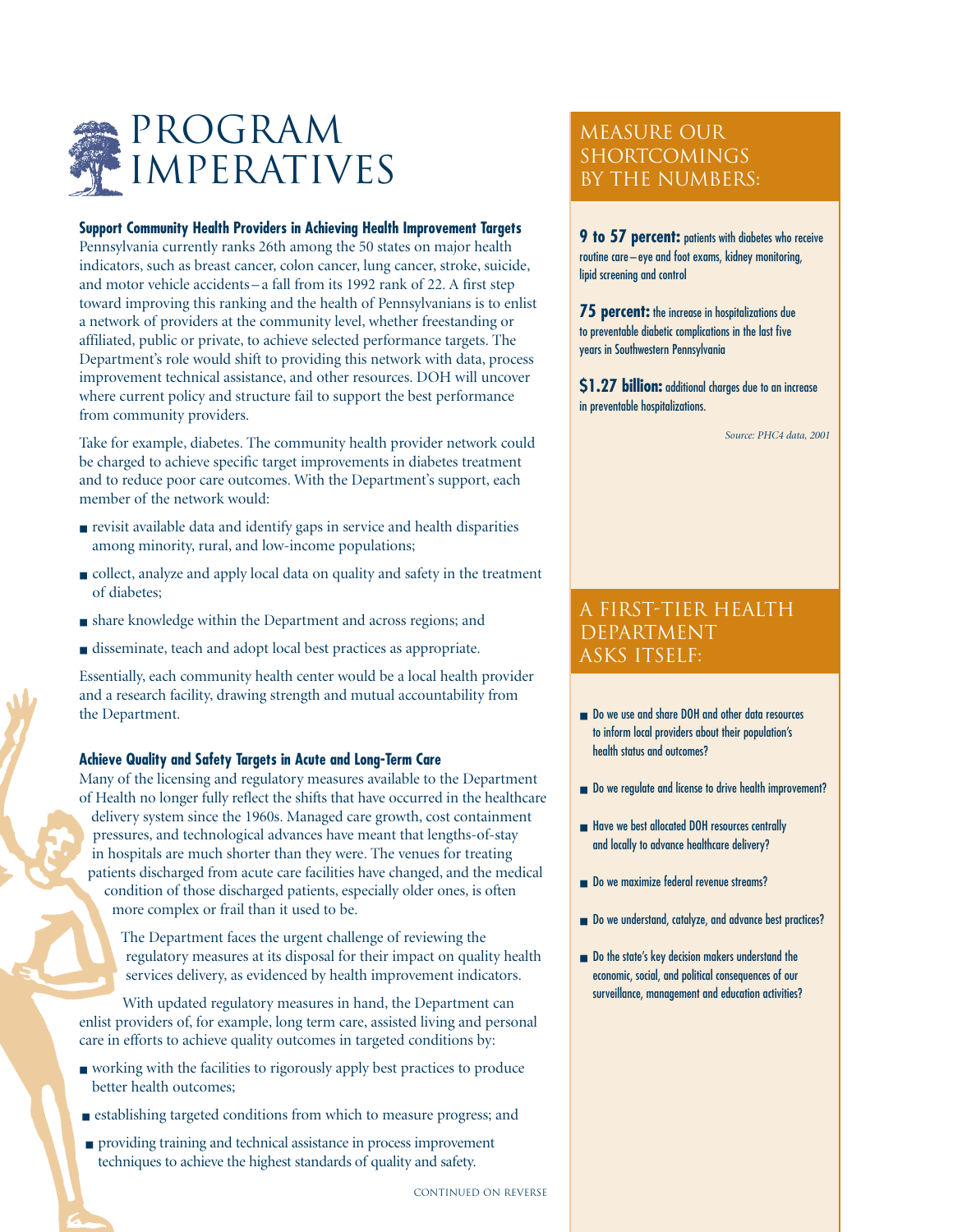# PROGRAM IMPERATIVES

#### **Strengthen Surveillance and Rapid Response Capacity**

The Department has begun to participate in an integrative response to bioterrorism and preparedness for other large-scale public health emergencies. Armed with data and response plans, DOH must coordinate clinical, law enforcement, and local emergency medical services when catastrophes occur. The objective is to build the capacity of all regions to respond to adverse health events capable of injuring large numbers of people. This agenda would have several components.

- The DOH should assess the baseline capacity of every region to respond to health emergencies, epidemics, and unanticipated health events with widespread health risks. This should include an inventory of equipment, personnel, training facilities, and other resources of first-responder and provider organizations. The inventory should assist in quantifying, locating and assigning a value to resource gaps.
- The State should have a resource acquisition, allocation and funding strategy to achieve a universal baseline capacity (this can include a subregion and interregional resource sharing strategy). The DOH could issue periodic, updated capacity assessment reports.
- The DOH should extend the surveillance capacity of systems like the Real-time Outbreak Data System (RODS) to cover both intentional and unintentional health risks.

#### **Close the Gap between Workforce Supply and Demand**

A skilled, experienced and adequate health workforce is essential to the quality of health care, progress in community health, capacity to respond to large-scale health threats, and overall economic health. The DOH should:

- lead the Commonwealth in shaping its health workforce agenda;
- create a standard, ongoing, reliable and relevant data system in order to measure, anticipate, and respond to workforce inadequacies;
- consider the creation of a State Center for Health Careers;
- consider the creation of a Nurse General position, complementing the Physician General, to play a leadership role in workforce issues; and
- strengthen the most successful components along the natural pathways to health employment and career advancement; support connections between the Department of Health and training institutions.

To achieve these objectives, the Department must integrate the workforce activities among Departments including Aging, Education, Labor and Industry, Public Welfare, Community and Economic Development, State (professional licensure boards), the Pennsylvania Higher Education Assistance Agency, and the Pennsylvania Workforce Investment Board.

A SKILLED, EXPERIENCED AND ADEQUATE HEALTH WORKFORCE IS ESSENTIAL TO PENNSYLVANIA'S QUALITY OF HEALTH CARE.